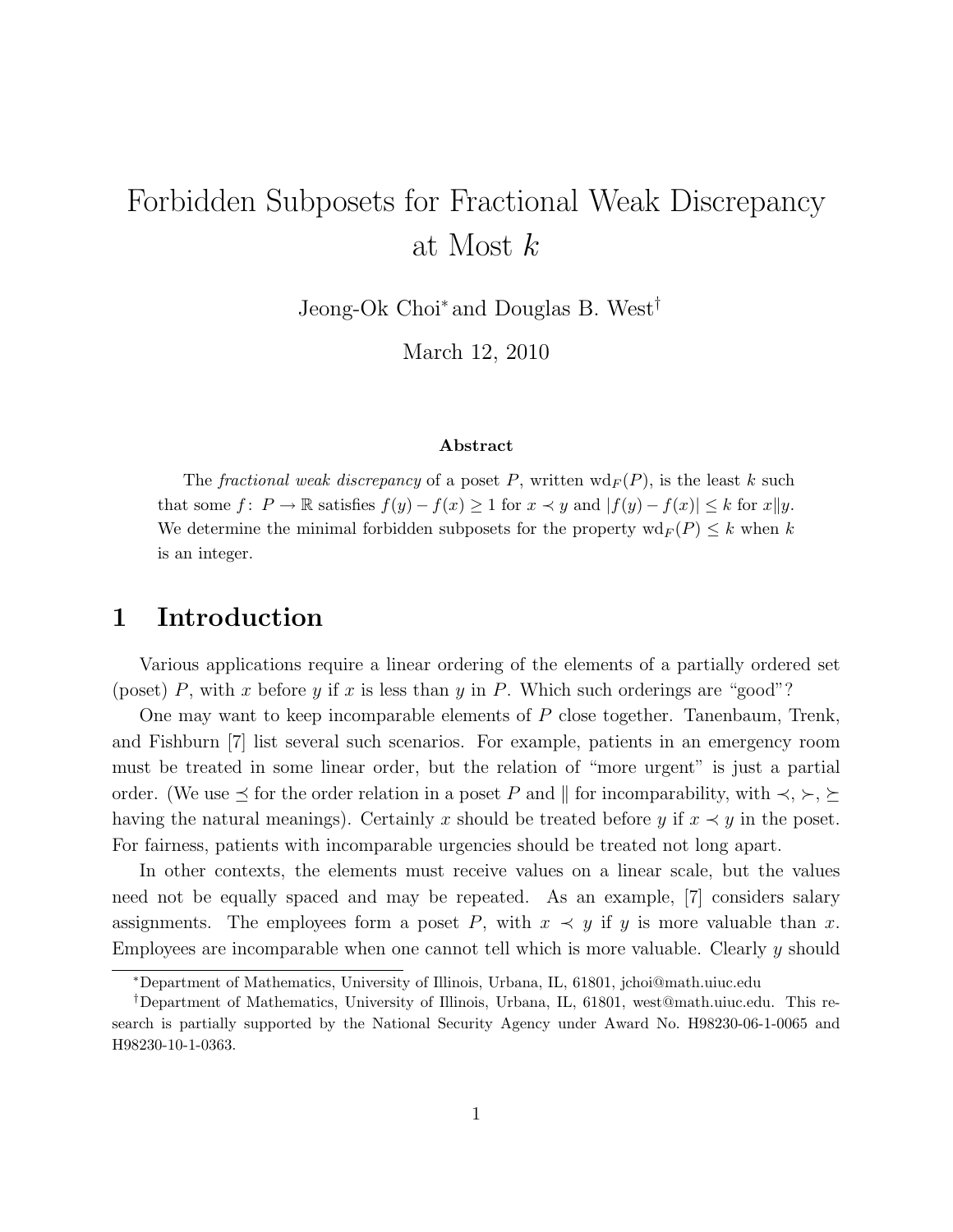be paid more than x if  $x \prec y$ , perhaps at least \$100 more. Also, to avoid discontent, salaries of incomparable employees should not differ by much.

The problem of minimizing the maximum difference between values assigned to incomparable elements leads to natural poset parameters. A *consistent labeling* of a poset P is a real-valued function f on P such that  $f(y) \ge f(x) + 1$  when  $x \prec y$  in P. A k-weak labeling of P is a consistent labeling f such that  $|f(x) - f(y)| \leq k$  whenever  $x \parallel y$ . The *weakness* of a consistent labeling f is max $\{|f(x) - f(y)|: x \parallel y\}$ . In a 0-weak labeling, elements have the same label if and only if they are incomparable. The distinct values of  $f$  define levels, with elements on the same level if and only if they are incomparable. Such posets are called *weak orders*, which motivates the terminology used here.

The *weak discrepancy* of P, denoted  $wd(P)$ , is the least integer k such that P has an integer-valued k-weak labeling. The *fractional weak discrepancy*, denoted  $\text{wd}_F(P)$ , is the least weakness of any consistent labeling of P. Weak discrepancy was introduced by Trenk in 1998 [8]; fractional weak discrepancy later by Shuchat, Shull, and Trenk [6]. A consistent labeling with weakness  $\text{wd}_F(P)$  or a consistent integer-valued labeling with weakness  $\text{wd}(P)$ is an *optimal* labeling for the corresponding parameter. (When the values in a labeling f are required to be distinct integers,  $\min_f \max\{|f(x) - f(y)| : x \parallel y\}$  is the *linear discrepancy*; this parameter models our first example when patients are treated one-by-one.)

Shuchat et al. [6] noted that  $\mathrm{wd}_F$  can be formulated as a linear program. The dual maximization problem bounds  $\text{wd}_F(P)$  from below using special subposets of P. A *forcing cycle* C in a poset P is a list  $x_1, \ldots, x_m$  of elements of P, such that for each i (with indices modulo m) either  $x_i \prec x_{i+1}$  or  $x_i \parallel x_{i+1}$ . When C is a forcing cycle, let  $u(C)$  be the number of indices i such that  $x_i \prec x_{i+1}$ , and let  $s(C)$  count those such that  $x_i \parallel x_{i+1}$ . That is,  $u(C)$ counts the "up" steps and  $s(C)$  counts the "side" steps. Since the up steps force increases in f totalling at least  $u(C)$  along the cycle, the pigeonhole principle yields  $\mathrm{wd}_F(P) \geq u(C)/s(C)$ . Call u(C)/s(C) the *ratio* of the cycle C. Forcing cycles with maximum ratio are *optimal* cycles.

These definitions come from [8] and [6] except for our use of "weakness" and "ratio". The term "weakness" originally meant the weak discrepancy of a poset (see [1]); now that fractional weak discrepancy is also studied, "weakness" is no longer used that way.

If P has two incomparable elements, then a forcing cycle exists and provides a lower bound on  $\text{wd}_F(P)$ . Strong duality is expressed by the following results.

**Theorem 1.1** (Shuchat, Shull, and Trenk [6]). For a poset P that is not a chain,  $\text{wd}_F(P)$  =  $\max_C \frac{u(C)}{s(C)}$  $\frac{u(C)}{s(C)}$ , where the ratio is maximized over all forcing cycles C in P.

**Theorem 1.2** (Gimbel and Trenk [1]). For a poset P that is not a chain,  $wd(P)$  =  $\max_C \left[ \frac{u(C)}{s(C)} \right]$  $\frac{u(C)}{s(C)}$ , where the maximum is taken over all forcing cycles C in P.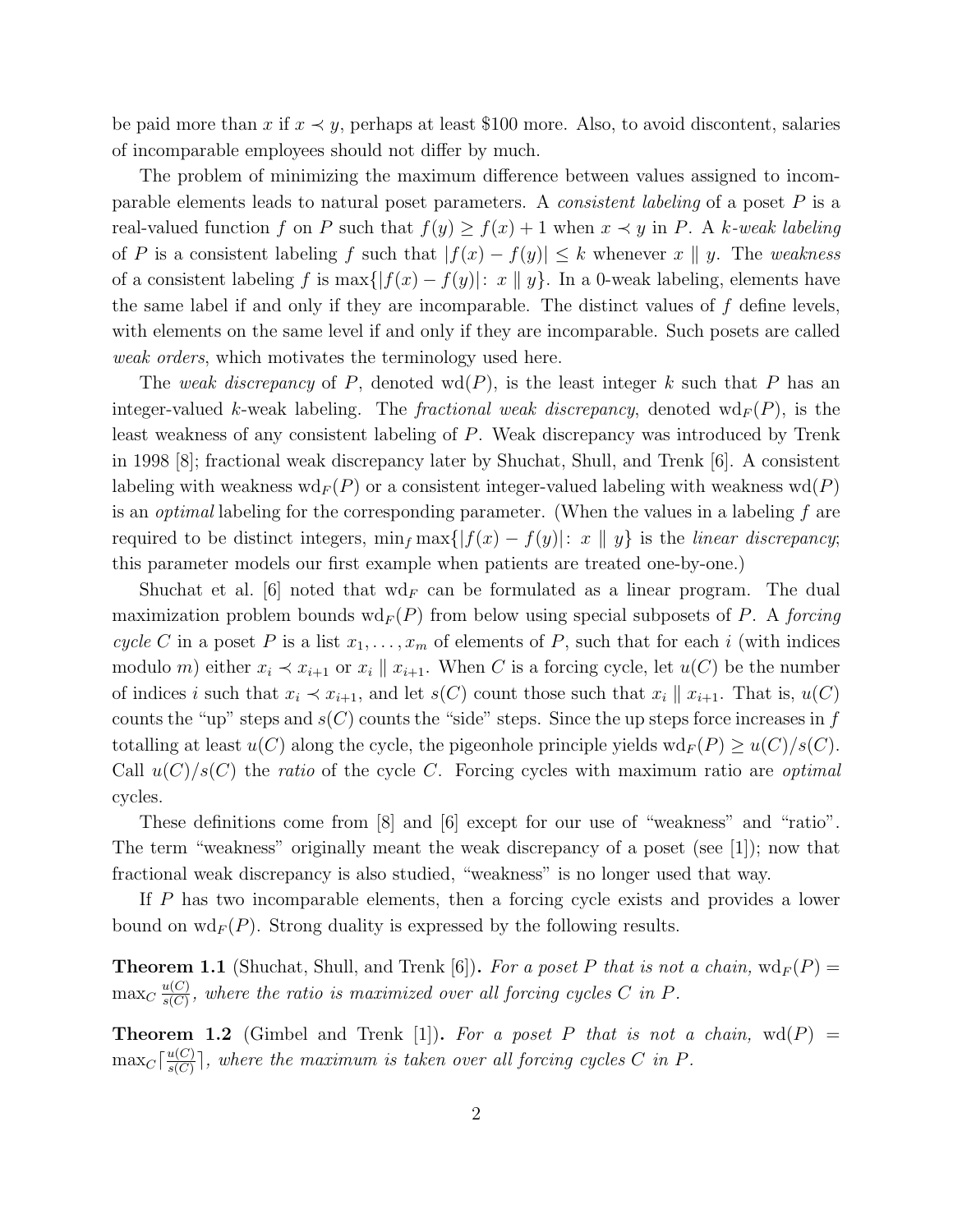These results imply for all P that  $\text{wd}(P) = \lceil \text{wd}_F(P) \rceil$  and that  $\text{wd}_F(P)$  is rational. In [3], the possible values of  $\mathrm{wd}_F(P)$  are explored (it can be any rational value at least 1, or  $r/(r+1)$  for integer r). Shuchat et al. ([4, 5]) studied the values of  $\mathrm{wd}_F(P)$  within various families described by forbidden subposets.

In particular, let  $\mathbf{r}_1 + \cdots + \mathbf{r}_t$  denote the poset consisting of chains of sizes  $r_1, \ldots, r_t$  and no additional comparabilities. Weak orders (defined earlier) are characterized by forbidding 2 + 1 as a subposet. Similarly characterized families include *interval orders* (no 2 + 2) and *semiorders* (no  $2 + 2$  or  $3 + 1$ ). Semiorders are the posets for which wd<sub>F</sub> can be less than 1. Shuchat et al. [5] studied the possible values of  $\mathrm{wd}_F$  for interval orders, non-interval orders, posets containing  $2 + 2$  but not  $3 + 1$ , and posets with no  $t + 1$  for each  $t \geq 3$ .

Forbidden subposet characterizations of hereditary families of posets have both structural and algorithmic value. Minimal forbidden subposets are often called *obstructions*. For linear discrepancy at most 1, Tanenbaum, Trenk, and Fishburn [7] determined the list of obstructions to be  $\{2+2,3+1,1+1+1\}$  (also they note that  $1+1$  is the only obstruction for linear discrepancy 0, trivially). Howard, Keller, and Young [2] determined the obstructions for linear discrepancy at most 2.

In this paper, we study the obstructions for the poset families defined by  $\mathrm{wd}_F(P) \leq k$  or  $\text{wd}_F(P) < k$  for a given natural number k. Analogous results for (integer) weak discrepancy follow as corollaries. In this language, our remark about weak orders was that  $2 + 1$  is the unique obstruction to  $\text{wd}_F(P) \leq 0$ . Shuchat et al. [3] solved one of the problems for  $k = 1$ .

**Theorem 1.3** (Shuchat, Shull, and Trenk [3]). *A poset* P *satisfies*  $\text{wd}_F(P) < 1$  *if and only if* P *is a semiorder; that is, the obstructions to*  $\text{wd}_F(P) < 1$  *are*  $2 + 2$  *and*  $3 + 1$ *.* 

We characterize the obstructions completely for  $\{P: \text{ wd}_F(P) \leq k\}$ , where k is an integer. In Section 2, we construct the forbidden subposets, show that their fractional weak discrepancy exceeds  $k$ , and show that none contains another. Unfortunately, the list is infinite. In Section 3, we prove that  $\text{wd}_F(P) \leq k$  when P contains none of these posets. In Section 4, we consider the analogous problem for the family where  $\text{wd}_F(P) < k$ . Although the list is finite when  $k = 1$ , we provide infinitely many examples for larger k, but not a full description.

The following observation is a tool for our characterizations. It holds because Theorem 1.1 implies that an optimal consistent labeling never decreases along an optimal cycle by more than the difference imposed by the pigeonhole principle, and hence the difference must equal that value everywhere.

**Proposition 1.4** (Shuchat, Shull, and Trenk [3]). Let P be a poset with  $\text{wd}_F(P) = r$ . If C *is a forcing cycle with elements*  $x_1, \ldots, x_m$  *and*  $\frac{u(C)}{s(C)} = r$ *, and* f *is an* r*-weak labeling of* P, *then*  $f(x_{i+1}) = f(x_i) + 1$  *whenever*  $x_i \prec x_{i+1}$  *and*  $f(x_{i+1}) = f(x_i) - r$  *whenever*  $x_i \parallel x_{i+1}$ .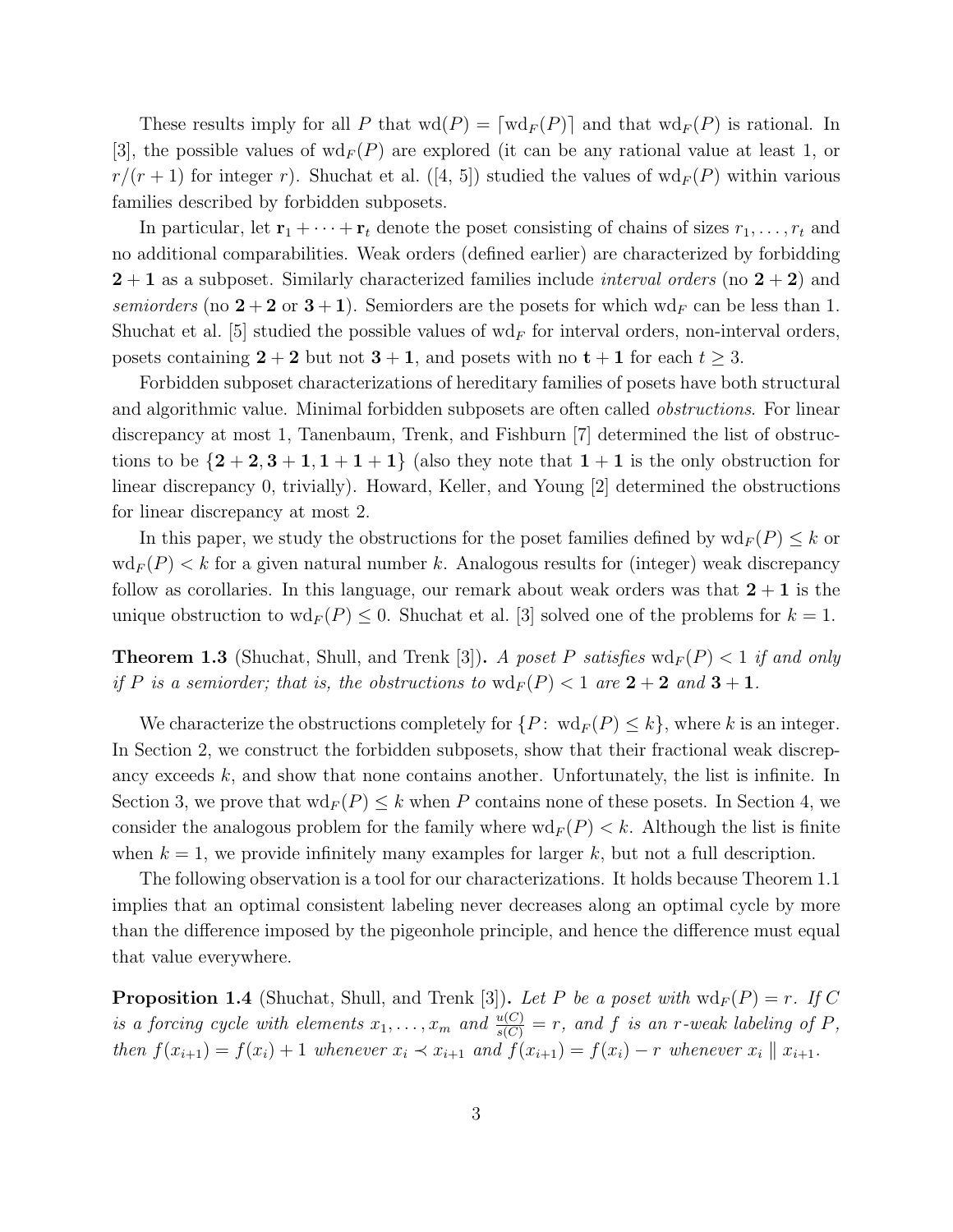## 2 Obstructions to  $\operatorname{wd}_F(P) \leq k$

For positive integers k and q, let  $(b_1, \dots, b_q)$  be a q-tuple of positive integers with sum  $(k+1)q+1$ . We view two q-tuples as equivalent if one is a cyclic shift of the other; this defines an equivalence relation on the q-tuples. We abuse notation by writing  $(b_1,\ldots,b_q)$  to refer to the class containing  $(b_1,\ldots,b_q)$ . From each class, we will construct a family  $\mathcal{F}(b_1,\ldots,b_q)$ of posets with fractional weak discrepancy  $k + 1/q$ , and we will show that these are the obstructions to  $\operatorname{wd}_F(P) \leq k$ .

From  $(b_1, \ldots, b_q)$ , first form a disjoint union of chains with sizes  $b_1, \ldots, b_q$ . Let  $x_i^j$  denote the jth element on the *i*th chain, for  $1 \leq j \leq b_i$ , and let  $B_i$  denote the chain with elements  $x_i^1, \ldots, x_i^{b_i}$  $\frac{b_i}{i}$  in order. To  $B_1 + \cdots + B_q$ , we will add additional comparabilities to form P. Order the elements by the indices  $(i, j)$  in lexicographic order, running through all  $B_1, \ldots, B_q$ successively. The added comparabilities will make this list an optimal forcing cycle  $C$  in the resulting poset. The top element of each chain  $B_i$  will remain incomparable to the bottom element of the next chain (cyclically), and hence we will have  $u(C) = kq + 1$  and  $s(C) = q$ .

In order to show that C is optimal, we first produce a labeling  $f$  that satisfies the properties listed in the conclusion of Proposition 1.4 for the elements of C. Let

$$
f(x_i^j) = (j-1) - (i-1) \cdot \frac{kq+1}{q} + \sum_{r=1}^{i-1} (b_r - 1).
$$
 (\*)

Note that  $f(x_i^{j+1})$  $j^{+1}_{i}$ ) =  $f(x_i^j)$  $j_i^j$  + 1 for  $1 \le j \le b_i - 1$ . Also  $f(x_i^{b_i})$  $i_j^{(b_i)} - f(x_{i+1}^1) = \frac{kq+1}{q}$  for all *i*, with  $x_{q+1}^1$  taken to be  $x_1^1$ . Hence f behaves as in Proposition 1.4 for C, but to guarantee that C is optimal we still must add comparabilities to prohibit forcing cycles with larger ratio.

In terms of f, we define a family of posets on the elements of  $C$  by requiring the properties in Definition 2.1 below; we will then prove that  $f$  is an optimal labeling for each poset in the family. Properties  $(1)$  and  $(2)$  in the definition guarantee that C remains a forcing cycle in P with ratio  $\frac{kq+1}{q}$ . Property (3) guarantees that f is order-preserving on P. Given (3), the contrapositives of properties (4) and (5) guarantee that f is a  $\frac{kq+1}{q}$ -weak labeling of P.

**Definition 2.1.** Fix  $k, q \in \mathbb{N}$ , and let  $(b_1, \ldots, b_q)$  be a q-tuple with sum  $(k+1)q+1$ . Let  $\mathcal{F}(b_1,\ldots,b_q)$  denote the family of all posets P with elements  $\{x_i^j\}$  $i: 1 \leq i \leq q, 1 \leq j \leq b_i\}$ whose order relation  $\prec$  satisfies the following properties, where f is as defined in (\*) or is shifted from (∗) by a uniform constant.

(1)  $x_i^j \prec x_i^{j+1}$  $i^{j+1}$  for  $1 \leq j \leq b_i - 1$ .  $(2)$   $x_i^{b_i}$  $\binom{b_i}{i}$   $x_{i+1}^1$  for all i (with  $x_{q+1}^1 = x_1^1$ ).  $(3)$   $f(x_i^j)$  $\binom{j}{i} < f(x_{i'}^{j'})$  $j'_{i'}$ ) if  $x_i^j \prec x_{i'}^{j'}$  $\frac{j}{i'}$  . (4)  $x_i^j \prec x_{i'}^{j'}$  $j'_{i'}$  whenever  $f(x_{i'}^{j'})$  $j'_{i'}$ ) –  $f(x_i^j)$  $\binom{j}{i} > \frac{kq+1}{q}$  $\frac{q+1}{q}$ .  $(5)$   $x_i^j$  $\begin{array}{c} i \\ i \end{array} \parallel x_{i'}^{j'}$  $j'_{i'}$  whenever  $|f(x_{i'}^{j'})|$  $j'_{i'}$ ) –  $f(x_i^j)$  $_{i}^{j})|<1.$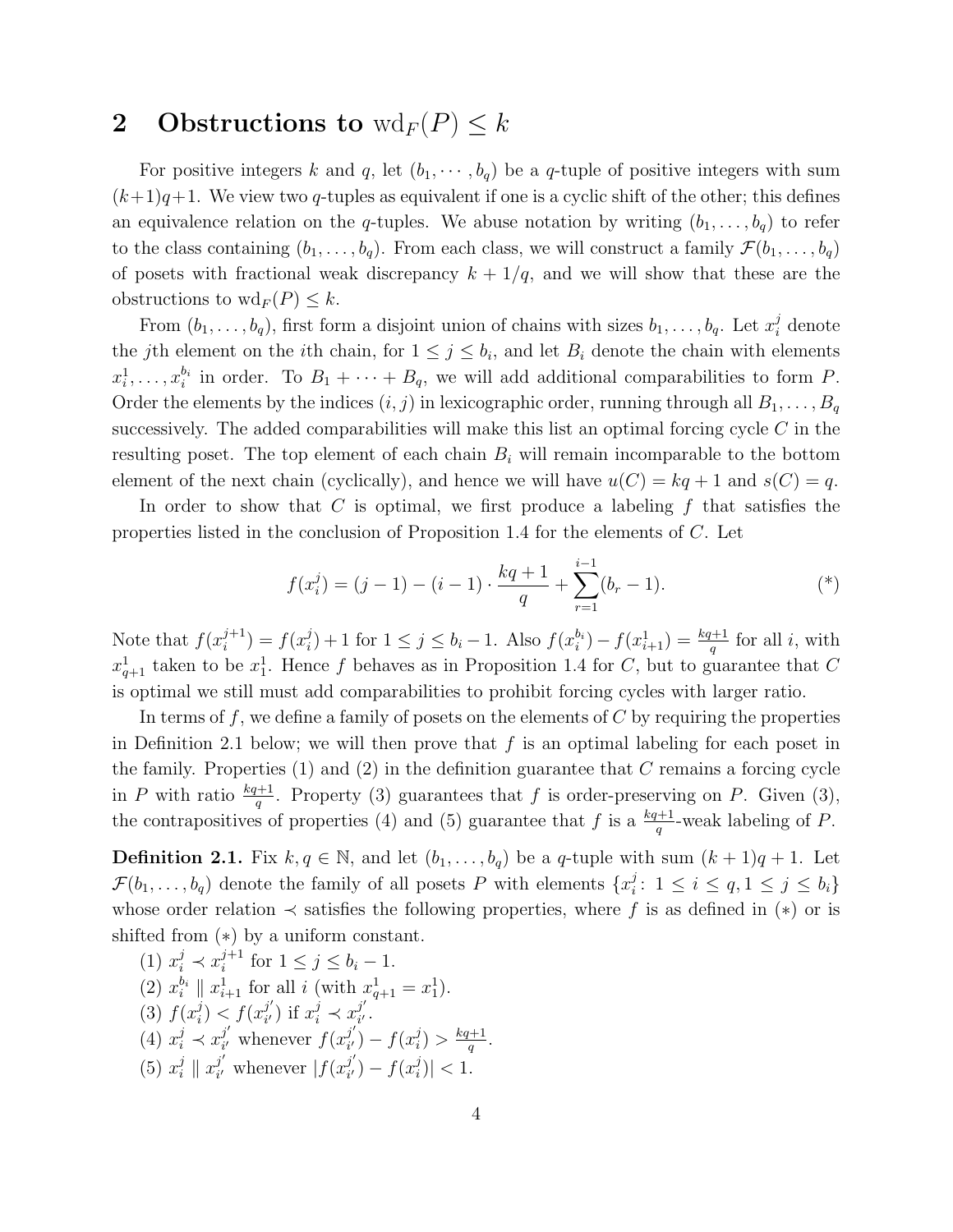The family  $\mathcal{F}(b_1,\ldots,b_q)$  may be large, since we have not specified whether  $x_i^j \prec x_{i'}^{j'}$  $i<sub>i</sub>$  when  $1 \leq f(x_{i'}^{j'})$  $j'_{i'}$ ) –  $f(x_i^j)$  $i_j^j$ )  $\leq k+1/q$ . We may add any set of comparabilities of that form (not putting any  $x_i^j$  $\hat{a}_i$  above  $x_{i+1}^{j'}$  and then impose transitivity. We may add none, so  $\mathcal{F}(b_1,\ldots,b_q)$ is nonempty. Note that k is specified by the q-tuple  $(b_1, \ldots, b_q)$ , since  $\sum_{i=1}^q b_i = (k+1)q+1$ .

**Lemma 2.2.** *Each poset in*  $\mathcal{F}(b_1,\ldots,b_q)$  *has fractional weak discrepancy*  $k + 1/q$ *, and the function* f *defined in* (∗) *is an optimal labeling for it.*

*Proof.* In constructing such a poset P, we start with the comparabilities in the forcing cycle C. Property (4) may add comparabilities of the form  $x_i^j \prec x_{i'}^{j'}$  $i<sub>i</sub>$ . Additional comparabilities not forbidden by the combination of (5) and (3) may also be added. All added comparabilities of the form  $x_i^j \prec x_{i'}^{j'}$  $j'_{i'}$  satisfy  $f(x_{i'}^{j'})$  $j'_{i'}$ ) –  $f(x_i^j)$  $\binom{J}{i} \geq 1$ . Hence they create no inconsistency, and taking the transitive closure to complete  $P$  yields a poset on which  $f$  is a consistent labeling.

The requirement  $x_i^{b_i}$  $\mathcal{E}_{i}^{b_{i}}$  ||  $x_{i+1}^{1}$  enforces that no element of  $B_{i}$  is put above any element of  $B_{i+1}$ . Together, (4) and (5) imply that f is  $(k+1/q)$ -weak. By (1) and (2), C is a forcing cycle in P, with  $u(C) = kq+1$  and  $s(C) = q$ . Hence  $\text{wd}_F(P) = k+1/q$ , and f is optimal.  $\Box$ 

In the definition, each poset P in  $\mathcal{F}(b_1,\ldots,b_q)$  is built from a particular forcing cycle C and optimal labeling f. We call these the *fundamental cycle* and *fundamental labeling* of P.

Lemma 2.3. *If* C *and* f *are a fundamental cycle and a fundamental labeling for a poset*  $P \in \mathcal{F}(b_1,\ldots,b_q)$  *such that*  $\text{wd}_F(P) = r$ *, then*  $|f(x) - f(y)| \in \{1,r\}$  *if and only if* x *and* y *are consecutive on* C*.*

*Proof.* Let  $k = (-1 + \sum b_i)/q - 1$ . For P, we have  $r = (kq + 1)/q$ . By Proposition 1.4, consecutivity on C implies  $|f(x) - f(y)| \in \{1, r\}$ . For the converse, choose  $x, y \in P$  arbitrarily. Following C from x to y traverses some number a of up steps and some number b of side steps. By Proposition 1.4,  $f(y)-f(x) = a-br$ . Multiplying by q yields  $|aq-b(kq+1)| \in \{q, kq+1\}$ .

When r and s are relatively prime, integer solutions to the equation  $ar - bs = p$  for a fixed integer p have the form  $(a_0+js,b_0+jr)$  for integer j. In our case,  $r = q$  and  $s = kq+1$ , and we seek solutions where  $a \geq 0$ ,  $b \geq 0$ , and  $a + b \leq (k + 1)q$ . Since the sums  $a + b$  for solution pairs  $(a, b)$  are equally spaced by  $(k+1)q+1$ , there is at most one solution in range. For  $p = \pm q$ , the unique solution is  $(a, b) = (\pm 1, 0)$ . For  $p = \pm (kq + 1)$ , it is  $(0, \mp 1)$ . Hence the specified differences occur only when x and y are consecutive along  $C$ .  $\Box$ 

Let  $\mathcal{F}_k$  be the union of all families  $\mathcal{F}(b_1,\ldots,b_q)$  such that  $\sum_{i=1}^q b_i = (k+1)q+1$ .

**Lemma 2.4.** *The fundamental cycle and labeling for a poset*  $P \in \mathcal{F}_k$  *are well-defined. That is, each such* P *arises from exactly one equivalence class of integer lists defining a fundamental cycle, and in exactly one way from the lexicographically least element of the equivalence class.*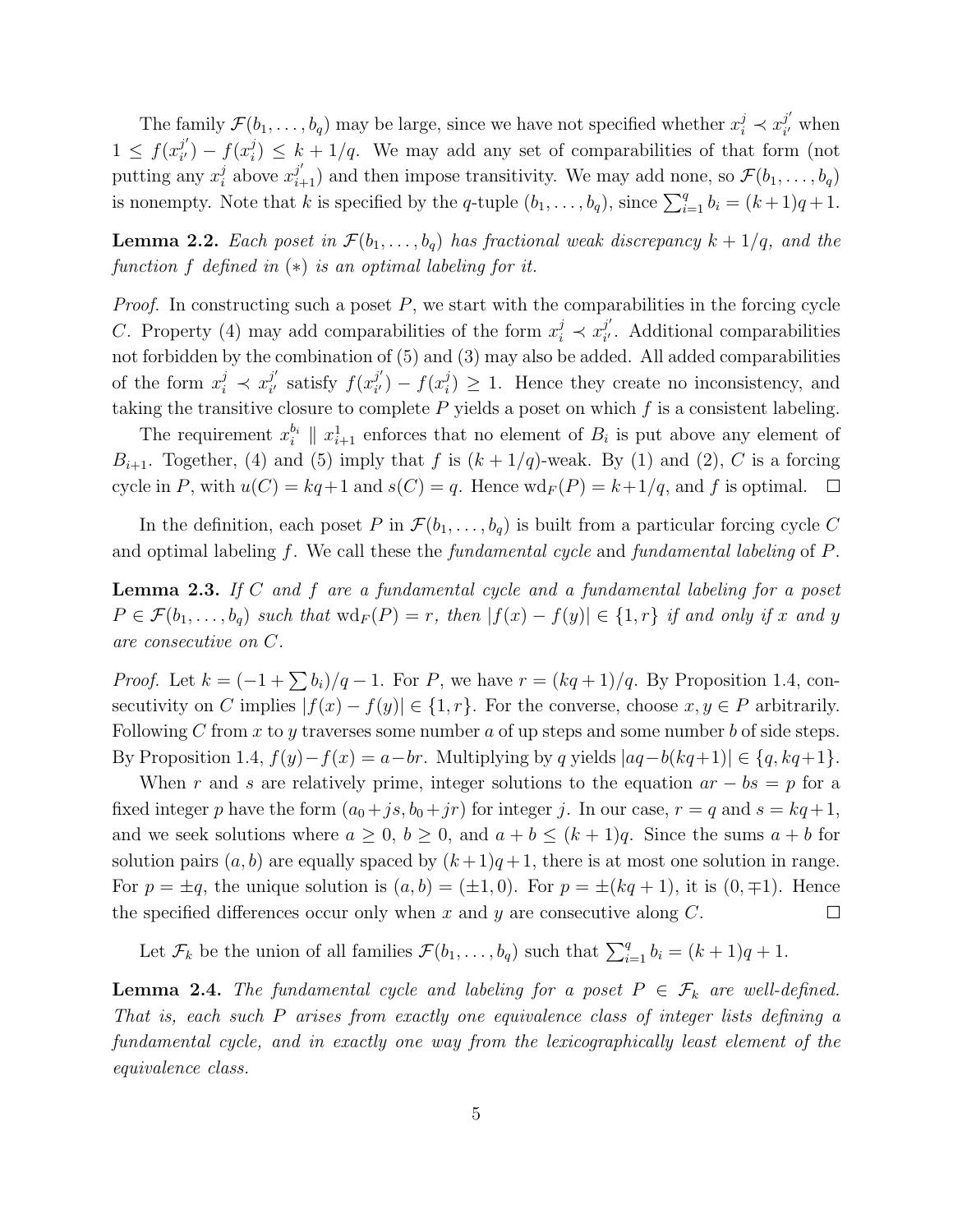*Proof.* Since the number of elements depends on q, we need only consider posets generated by fundamental cycles with the same number of chains. Suppose that  $P' \cong P$ , where P arises from cycle C and labeling f, and P' arises from cycle C' and labeling f'. If P' arises from a different class of q-tuples, then under the isomorphism  $\phi: P \to P'$ , some  $x, y \in P$  that are consecutive along C are mapped by  $\phi$  to elements  $\phi(x)$  and  $\phi(y)$  that are not consecutive along C'. Since  $\mathrm{wd}_F(P) = \mathrm{wd}_F(P') = r$ , Lemma 2.3 implies that  $|f(x) - f(y)| \in \{1, r\}$ , but  $|f'(\phi(x)) - f'(\phi(y))| \notin \{1, r\}.$ 

This contradicts Proposition 1.4, because elements consecutive along C must be mapped by any automorphism to elements that are consecutive along some optimal cycle. Hence their values under any optimal labeling must differ by 1 or r.

Hence  $\phi$  can do nothing other than shift along C. After this shift, we have chosen a canonical element of the equivalence class of q-tuples, the fundamental cycles are the same, and the comparabilities added to form  $P$  and  $P'$  are the same.  $\Box$ 

**Lemma 2.5.** *No poset in*  $\mathcal{F}_k$  *is contained in another poset in*  $\mathcal{F}_k$ *.* 

*Proof.* By Lemma 2.4,  $P \subseteq P'$  only if P is smaller than P'. This requires  $q < q'$ , where q and q' are the numbers of chains in the fundamental cycles of P and P'. Now  $\mathrm{wd}_F(P)$  =  $k + 1/q > k + 1/q' = \text{wd}_F(P')$ . However,  $\text{wd}_F(P) \leq \text{wd}_F(P')$  when  $P \subseteq P'$ , since every forcing cycle in  $P$  is also a forcing cycle in  $P'$ .  $\Box$ 

Note that  $\mathcal{F}_k$  is an infinite family; we construct distinct members of  $\mathcal{F}_k$  for each value of q. The fact that the posets in  $\mathcal{F}_k$  are minimal posets with fractional weak discrepancy greater than  $k$  will follow from the proof in the next section that every poset containing no poset in  $\mathcal{F}_k$  has fractional weak discrepancy at most k.

## 3 Characterization of posets with  $\text{wd}_F(P) \leq k$

Consider  $P \in \mathcal{F}(b_1,\ldots,b_q)$ . When we treat the fundamental cycle C of P as a forcing cycle, we consider only the comparabilities along the  $q$  special chains and the incomparabilities involving the top of one chain and the bottom of the next. In this section, we will view a forcing cycle  $C'$  in P also as a subposet of P whose elements are the elements along  $C'$ ; thus we can sensibly write  $\text{wd}_F(C') \leq \text{wd}_F(P)$ . Note that a *subposet* is a subset with the inherited partial order (some authors use the term "induced subposet" instead of "subposet").

The next lemma is the crux of the sufficiency argument for the characterization. We consider an arbitrary optimal cycle in an arbitrary poset P.

**Lemma 3.1.** Let C be an optimal cycle in a poset P, with  $s(C) = q$  and  $u(C) = qk + t$  for *positive integers* k and t. If  $t \geq 2$ , then P contains a forcing cycle C' such that  $\text{wd}_F(C') =$  $k + a/b$  *for some pair*  $(a, b)$  *with*  $1 \le a < t$  *and*  $1 \le b \le q$ *.*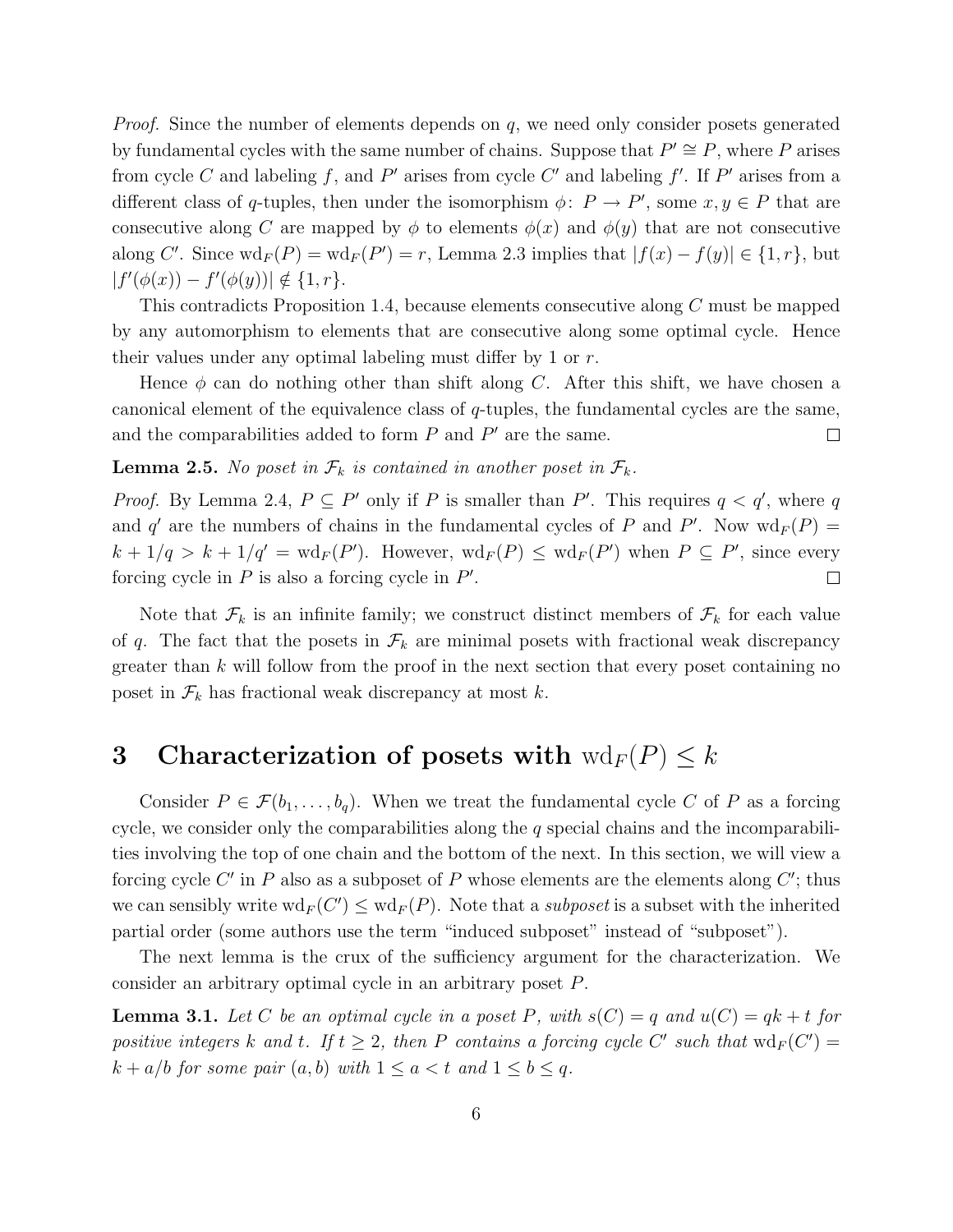*Proof.* We may assume that C is a shortest optimal cycle, since a shorter optimal cycle in  $P$  has the same ratio and therefore serves as the desired  $C'$ . Since  $C$  is a shortest optimal cycle, every subposet of C has smaller fractional weak discrepancy than C.

Since  $\text{wd}_F(C) > 1$ , some chain in C (when C is viewed as a forcing cycle) has at least three elements. Let x be the middle element in a chain of three consecutive elements in  $C$ . Let  $Q$  be the subposet obtained by deleting x from  $C$ . If the elements of  $Q$  are viewed in the same order as in C, then Q is a forcing cycle with  $u(Q) = qk + r - 1$  and  $s(Q) = q$ , since the consecutive incomparabilities in  $C$  were preserved by deleting x. Since  $Q$  is a subposet of C, we conclude that  $k + (t - 1)/q \leq \text{wd}_F(Q) < \text{wd}_F(C) = k + t/q$ .

Let C' be an optimal cycle in Q (C' need not be all of Q). Let  $b = s(C')$ , and define a by  $\operatorname{wd}_F(Q) = k + a/b$ . Now C' has  $(k+1)b + a$  elements, and  $\operatorname{wd}_F(C') = k + a/b$  with  $(t-1)/q \le a/b < t/q$ . It remains to show that  $a < t$  and  $b \le q$ . In fact, it suffices to show that  $b \leq q$ , since then  $a/b < t/q$  implies  $a < t$ .

Note that  $(k + 1)b + a = |C'| \le |Q| = (k + 1)q + t - 1$ . If  $b > q$ , then  $(k + 1)b + a \le$  $(k + 1)q + t - 1$  yields  $a < t - 1$ , which yields  $a/b < (t - 1)/q$ , a contradiction.  $\Box$ 

In Lemma 3.1, there is no upper bound on  $t$  in the hypothesis. Hence we can apply the lemma for all P such that  $\operatorname{wd}_F(P) > k$ , not just those with  $k < \operatorname{wd}_F(P) \leq k+1$ .

**Theorem 3.2.** For  $k \in \mathbb{N}$ , every poset with fractional weak discrepancy greater than k con*tains a poset in*  $\mathcal{F}_k$ *, and hence*  $\mathcal{F}_k$  *is the complete list of obstructions for*  $\{P: \text{wd}_F(P) \leq k\}$ *.* 

*Proof.* Let P be a poset with  $\text{wd}_F(P) > k$ . Choose an optimal cycle  $C_0$  in P. Let  $t =$  $u(C_0) - ks(C_0)$ . By repeated application of Lemma 3.1, we reduce t to 1, producing a cycle C in P such that  $u(C) = qk+1$  and  $s(C) = q$ , for some q, and furthermore  $\mathrm{wd}_F(C) = k+1/q$ , where  $C$  is viewed as a subposet. Note that  $C$  need not be an optimal cycle in  $P$ .

Let  $(b_1,\ldots,b_q)$  be the sizes of the successive chains in C (between side-steps). Viewing C as a poset, we can apply Proposition 1.4. Since  $\text{wd}_F(C) = k + 1/q$ , the cycle C itself is an optimal cycle. Therefore, every optimal numbering  $f$  of C has differences along C as specified by Proposition 1.4. Shifting the values of f by a constant, if necessary, yields f satisfying (∗). Now, since both C and f have been chosen to be optimal,  $f(x) - f(y) > k + 1/q$  requires  $x \prec y$ . Incorporating these comparabilities forces the subposet C to lie in  $\mathcal{F}_k$ .  $\Box$ 

For weak discrepancy, the characterization is the same.

**Corollary 3.3.** For each integer k, the family of obstructions to  $\{P: \text{wd}(P) \leq k\}$  is  $\mathcal{F}_k$ .

*Proof.* If k is an integer and  $\text{wd}(P) > k$ , then  $\text{wd}_F(P) > k$ , since  $\text{wd}(P) = [\text{wd}_F(P)]$ . By Theorem 3.2, P contains a poset in  $\mathcal{F}_k$ . Conversely, if P contains such a poset P', then  $\operatorname{wd}(P) \ge \operatorname{wd}_F(P) \ge \operatorname{wd}_F(P') > k.$  $\Box$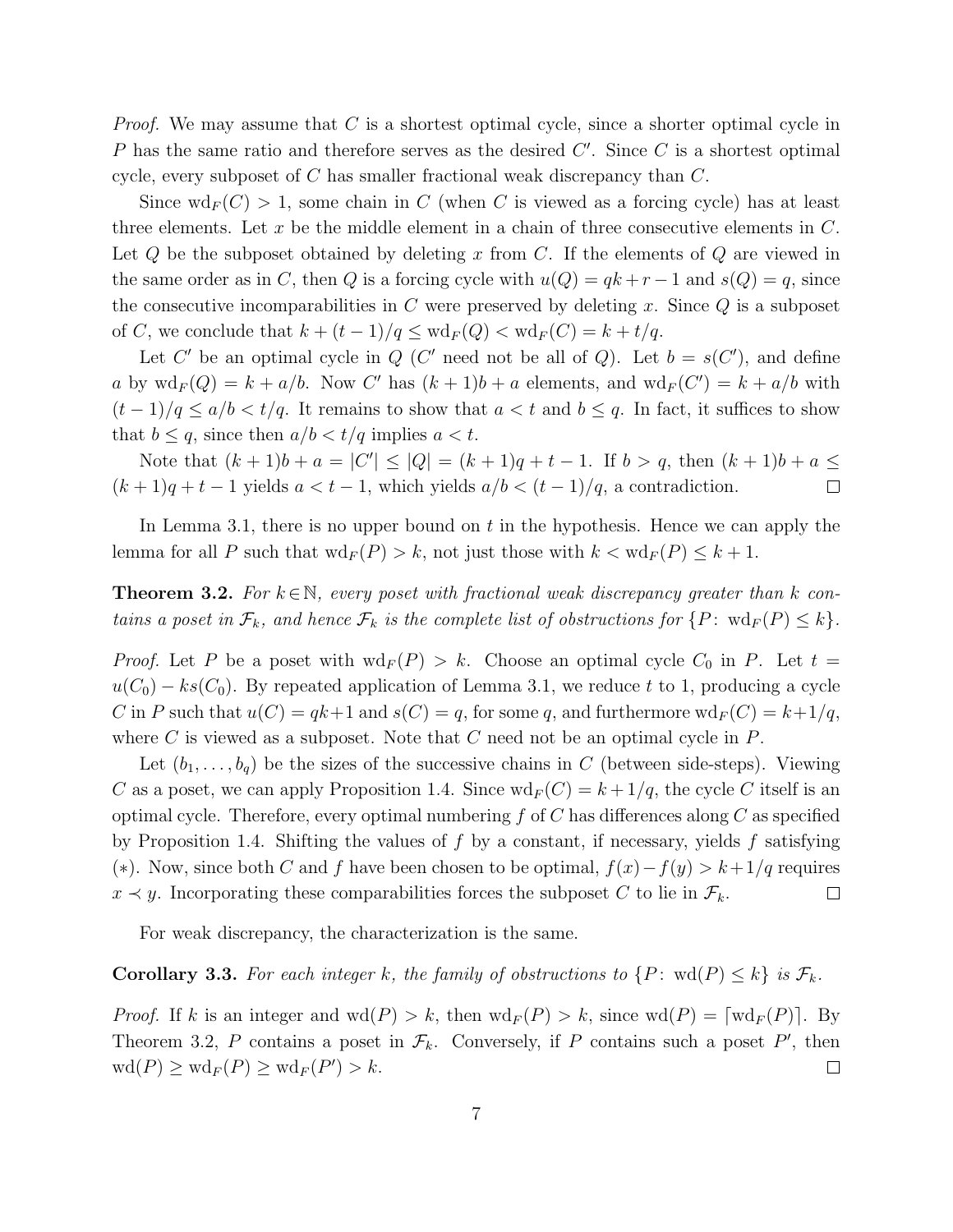Thus the posets with weak discrepancy k are those that contain a poset in  $\mathcal{F}_{k-1}$  but no poset in  $\mathcal{F}_k$ .

## 4 Obstructions to  $\text{wd}_F(P) < k$

The set  $\{P: \text{wd}_F(P) \leq k\}$  has infinitely many obstructions because its obstructions may have fractional weak discrepancy equal to any number that exceeds  $k$  by the reciprocal of an integer. One may hope that every obstruction to  $\operatorname{wd}_F(P) < k$  has fractional weak discrepancy equal to k and that the number of obstructions is finite. We have remarked that Shuchat et al. [3] proved this for  $k = 1$ , with  $2 + 2$  and  $3 + 1$  being the obstructions.

Unfortunately, for  $k > 1$  the list of obstructions is infinite. We do not provide a complete characterization, but we construct infinitely many obstructions. These examples do not include all obstructions.

If  $k \geq 2$ , then the fundamental cycle for a poset in  $\mathcal{F}_k$  contains a chain of size at least 3. Skipping an interior element of that chain leaves a forcing cycle with ratio  $k$ . Hence no poset in  $\mathcal{F}_k$  is an obstruction to  $\text{wd}_F(P) < k$ , and all obstructions have fractional weak discrepancy exactly k. Such posets do not lie in  $\mathcal{F}_{k-1}$ , since those posets have fractional weak discrepancy strictly less than k. We seek minimal posets Q such that  $\text{wd}_F(Q) = k$ .

Let  $M_k = {\mathbf{r} + \mathbf{s}: r + s = 2k + 2 \text{ and } r, s \ge 1}.$  For each  $P \in M_k$ , we have  $\text{wd}_F(P) = k$ and  $\text{wd}_F(P-x) = k - 1/2$  for each  $x \in P$ . Hence  $M_k$  is a family of obstructions. In fact, there are only  $\lfloor (k+1)/2 \rfloor$  posets in  $M_k$ , so we have not yet disproved finiteness. Note also that  $M_1$  is the complete list of obstructions for  $k = 1$ .

To construct obstructions, again we start by building a forcing cycle  $C$ , but this time the chains in C all have size  $k + 1$ . That is, we start with the q-tuple  $(b_1, \ldots, b_q)$  with each  $b_i = k + 1$ . Again let  $x_i^j$  denote the *j*th element on chain *i*. Minimality requires that the poset have no other elements. We require  $x_i^{k+1} \parallel x_{i+1}^1$  (with  $x_{q+1}^1 = x_1^1$ ) and have an optimal labeling f with  $f(x_i^j)$  $i_j$ ) = j for all  $(i, j)$ . This time we add more comparabilities to ensure that none of our examples contains another. We obtain a 3-parameter family, but there are many more examples where the chains in the original forcing cycle do not all have the same length and where the "added comparabilities" are defined in different ways.

**Definition 4.1.** *Fix integers*  $k, q, t$ *, all at least* 2*, with*  $t \leq k$ *. Let*  $P_{k,q,t}$  *be the poset with*  $elements \{x_i^j\}$  $i: 1 \leq i \leq q, 1 \leq j \leq k+1$  defined by putting  $x_i^j \prec x_i^{j+1}$  $i_j^{j+1}$  for all  $(i, j)$  such that  $1 \leq j \leq k$  and putting  $x_i^1 \prec x_i^j$  $i_j$  for all  $(i, j)$  such that  $t < j \leq k + 1$  and  $i' \neq i - 1 \pmod{q}$ .

Note that every such relation  $\prec$  is transitive. Furthermore, no two of these posets are isomorphic, except for degeneracy when  $q = 2$ , since already  $\prec$  as specified is transitive. For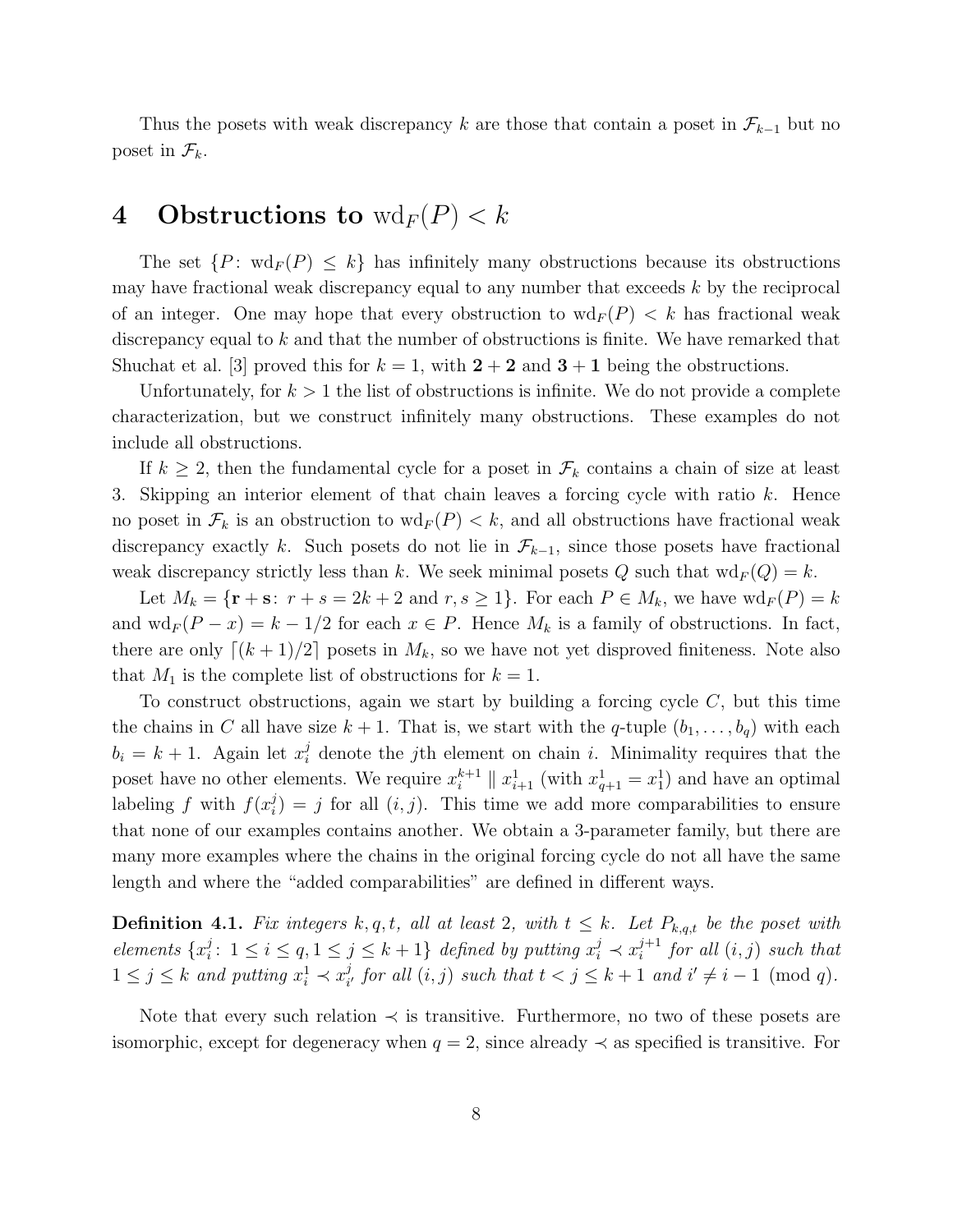$q = 2$ , the construction reduces to the obstruction  $k + k$ . For  $k = 1$ , the constructions would generate families of disjoint 2-chains, which all contain  $2 + 2$ .

**Proposition 4.2.** *Each poset*  $P_{k,q,t}$  *constructed in Definition 4.1 is a minimal poset with fractional weak discrepancy* k*.*

*Proof.* Since  $x_i^{k+1} \parallel x_{i+1}^1$  in  $P_{k,q,t}$ , the original cycle in order is a forcing cycle with ratio k. Letting  $f(x_i^j)$  $i_j^j$  = j defines a consistent labeling with weakness k. Hence  $\mathrm{wd}_F(P_{k,q,t}) = k$ .

To prove minimality, consider deleting  $x_i^j$  $E_i$  from  $P_{k,q,t}$ . By symmetry, we may assume that  $i = q$ . The remaining elements, in the same order as before, form a forcing cycle with ratio  $(qk-1)/q$ . We show that this is the fractional weak discrepancy by providing a consistent labeling with weakness  $(qk-1)/q$ . Throughout the cycle, augment f by 1 with each step up a chain, but decrease f by  $(qk-1)/q$  when moving from the top of one chain to the bottom of the next. This is well-defined, since the net change while traversing the cycle is 0. Furthermore, the values of f at incomparable elements differ by no more than  $(qk-1)/q$ .  $\Box$ 

#### Acknowledgment

We thank the referees for comments that greatly improved the exposition of this paper.

#### References

- [1] J. G. Gimbel and A. N. Trenk, On the weakness of an ordered set, *SIAM J. Discrete Math.*, 11 (1998), 655–663.
- [2] D. M. Howard, M. Keller, and S. J. Young, A characterization of partially ordered sets with linear discrepancy equal to 2, *Order* 24 (2007), 139–153.
- [3] A. Shuchat, R. Shull, and A. N. Trenk, Range of the fractional weak discrepancy function, *Order* 23 (2006), 51–63.
- [4] A. Shuchat, R. Shull, and A. N. Trenk, Fractional weak discrepancy and interval orders, *The Mathematics of Preference, Choice and Order: Essays in Honor of Peter C. Fishburn*, Studies in Choice and Welfare, Springer-Verlag Berlin Heidelberg (2009), 289–299.
- [5] A. Shuchat, R. Shull, and A. N. Trenk, Fractional weak discrepancy of posets and certain forbidden configurations, Submitted.
- [6] A. Shuchat, R. Shull, and A. N. Trenk, The fractional weak discrepancy of a partially ordered set, *Discrete Applied Math.* 155 (2007), 2227-2235.